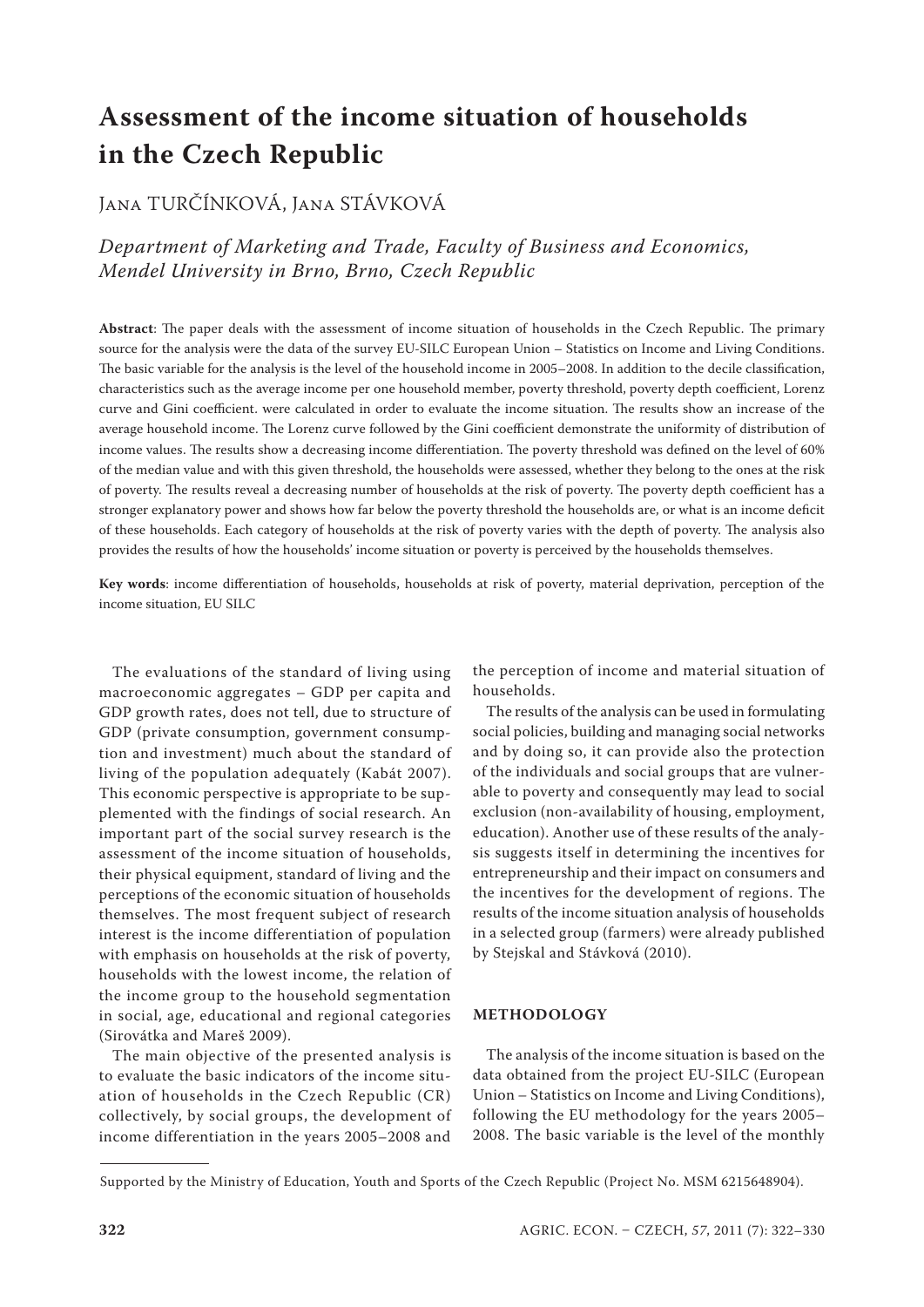Table 1. Sample sizes

| Year                    | 2005    | 2006 | 2007 | 2008   |
|-------------------------|---------|------|------|--------|
| Number of<br>households | 4 3 5 1 | 7483 | 9675 | 11 294 |

Source: SILC

disposable income per a particular household. The samples are representative in accordance with the demographic and socioeconomic characteristics (Stejskal et al. 2010). Sample sizes are given in Table 1.

The calculation of the characteristics of general levels (mean and median) is based on those obtained D-FYZ and converted values (equivalised) D-EKV. The conversion is performed in compliance with the common EU methodology – the household is assigned an coefficient 1 for one adult member, the coefficient 0.5 for other adults in the household and child from 13 years of age, and for each child aged 0–13 years the coefficient of 0.3. To make international comparisons possible (which is beyond the scope of this paper), all calculations and analyses were carried out using equivalised values. This calculation procedure also allows a comparison of the income situation of households of different sizes and different composition.

To reflect the income differentiation, the Lorenz curve and Gini coefficient were used. The Lorenz curve is a result of the projection of the percentage of population on the *x* axis and the percentage of household income on the *y* axis. The curve expresses the relationship between the absolute equality and the actual inequality in income distribution. Comparing the actual and the ideal Lorenz curve, there is obtained the Gini coefficient, which expresses the deviation from the absolute equality. The calculation is based on the equation

$$
G = \left| 1 - \sum_{k=0}^{k=n-1} (X_{k+1} - X_k)(Y_{k+1} + Y_k) \right|
$$

where  $X_k$  and  $Y_k$  are the cumulative frequencies of population and income variables.

To determine the poverty threshold, the decile classification is used (Stejskal and Stávková 2010). The proportion of population in the risk of poverty is estimated on the basis of the value of the poverty threshold as 60% of the median of the appropriate income variable. Halleröd and Larsson (2008: 16) define the poor as: "those who, due to insufficient access to economic resources, have an unacceptably low level of consumption of goods and services" and they note that different measures serve identification of different individual as poor and, therefore, different measures of poverty lead to different distribution in population.

Poverty can be seen as one out of number of dimensions of exclusion (thus a rupture of the relationship between an individual and the society at different levels), or as a result of being excluded from the labour market (Woodward and Kohli 2001).

Poverty can be seen as one out of number of dimensions of exclusion (thus a rupture of the relationship between an individual and the society at different levels), or as a result of being excluded from the labour market (Woodward and Kohli 2001).

Medeiros (2006: 4) points out that poverty situation is such as "one or more individuals live below the minimum considered conditions", however, the definition of what is the minimum is based on a value judgment that usually takes into consideration "life conditions of the other individuals". The construction of poverty lines is based on the criteria almost never fully consensual.

The identification of the thresholds of households at the risk of poverty leading to the division of households "at risk" of poverty and "others" is, according to Proctor and Dalaker (2003), not sufficient. They, therefore, recommend the calculation of additional parameters – the depth of poverty. This index reflects better the allocation of resources among households. The depth of poverty is defined by Proctor as the ratio of the household income to the defined poverty threshold. If this ratio ranges from 1 to 1.25, the household is already considered as poor, while 1.25 puts the family in the category "already poor", value 1 sets the family in the category "poor" household, and where the coefficient is less than 1, the household is considered "very poor". Besides the objective poverty, the subjective perceptions of poverty should be analyzed too.

For deeper poverty, the assessment indicators of material deprivation were used. Deprivation is understood as the physical and/or mental suffering, as a lack of something that is in a particular society considered to be a value. As a value, we can indicate a certain level of the household income, household accessories and equipment, however, also education, work, health, etc. can be regarded as a value. Townsend (Boháčová 2007) has made a list of 12 indicators of material deprivation. The paper will focus on only one of them, the basic needs.

The perceptions of the household income situation obtained from the SILC project is confronted with the views on the economic situation of households collected in the investigation of the Public Opinion Research Centre of the Institute of Sociology of the Academy of Sciences of the Czech Republic in 2008, and the results of the common research conducted within the framework of the COnsumer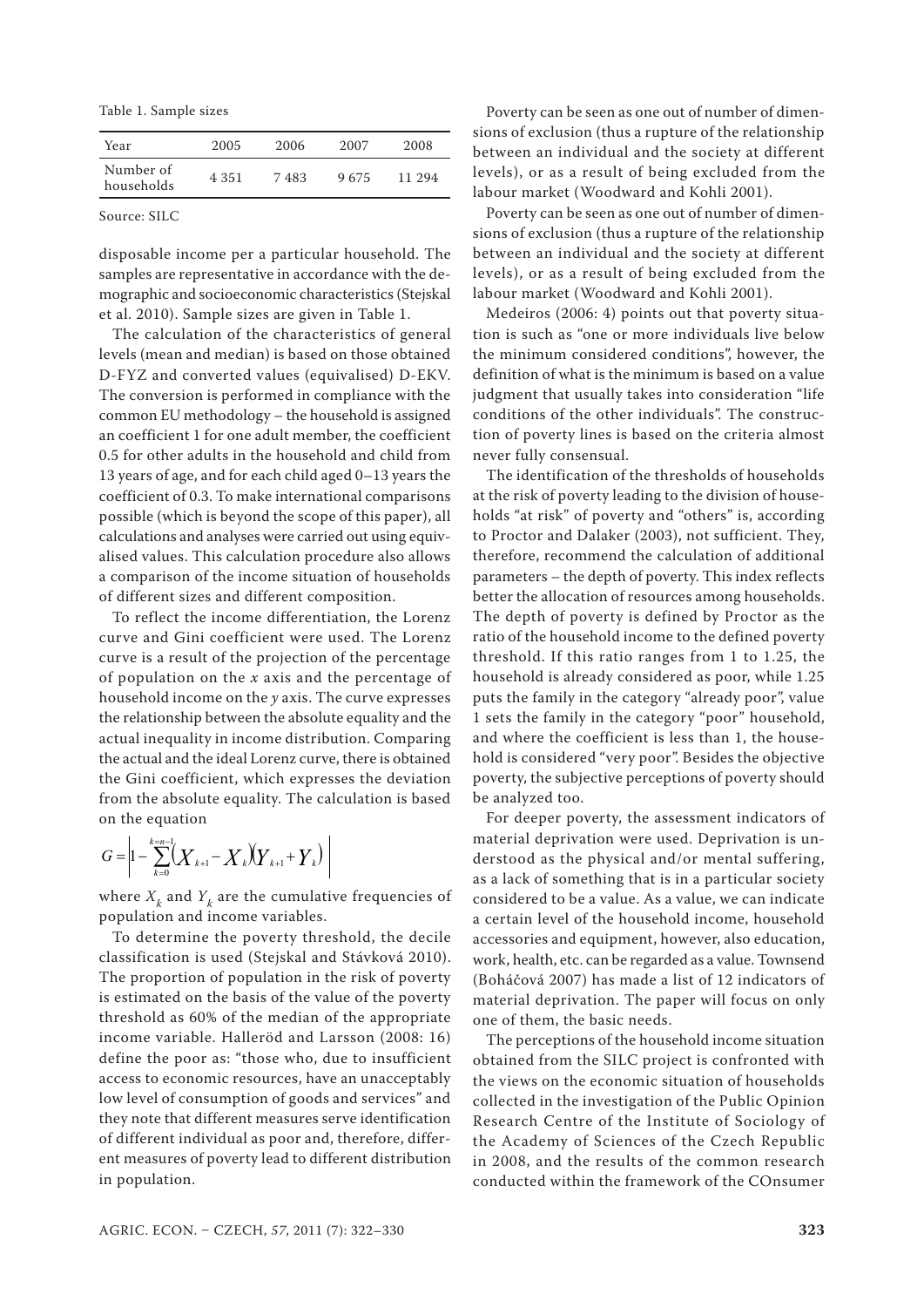Table 2. Income situation of households in the Czech Republic

| Characteristics                                                                 | 2005     | 2008   | Percentage<br>change |
|---------------------------------------------------------------------------------|----------|--------|----------------------|
| The mean value D-FYZ (monthly income per member<br>household in CZK)            | 9 1 5 2  | 10 901 | $+19.11$             |
| The mean value D-EKV (monthly income of equivalised<br>household member in CZK) | 12 2 3 2 | 14 627 | $+19.58$             |
| Median (CZK)                                                                    | 10 500   | 12798  | $+21.89$             |
| Poverty threshold (CZK)                                                         | 6 300    | 7679   | $+21.88$             |
| Relative count of households at risk of poverty (%)                             | 6.80     | 5.56   | $-0.18$              |
| Gini coefficient                                                                | 0.25     | 0.23   | $-0.02$              |

Source: Calculations of authors

BEhaviour Research Erasmus Network (COBEREN) – a network of expert partners in the Consumer Behaviour in Europe with the purpose of analysing and disseminating the knowledge on Consumer Behaviour. The authors are members of the research team representing the Czech Republic.

#### **RESULTS**

The values of the characteristics of income differentiation and their changes in 2005 and 2008 are listed in Table 2.

Data from Table 2 suggest that the average monthly income per one household member during the reporting period increased by 19.5%, the median rose by 21.9%. In absolute terms, the average monthly income per one household member has increased from 2005 to 2008 by 1749 CZK.

Table 2 also shows that the at-risk-of-poverty rate in 2005 was 6.8%, in 2008 there was a decrease of 1.2% to 5.56% (with an increase in poverty threshold by 21%). Thus the number of households that have not reached the income threshold (and thus can be classified in poverty risk) decreases. Given the size of the household sample, the authors do not want to comment on the results in absolute terms, but they consider it possible to generalize and apply the findings and the relative values to the total population of Czech Republic. The Gini coefficient, which is an indicator of income inequality, reaches 0.25. Its decline to 0.23 in 2008 shows a decline in the income differentiation.

Looking at the Lorenz curve (Figure 1), we can say that 10% of households with the lowest incomes receive about 4% of the total incomes and 10% of households with the highest income take almost 20% of the total incomes.



Figure 1. Lorenz curve in 2008

Source: Data from SILC processes by authors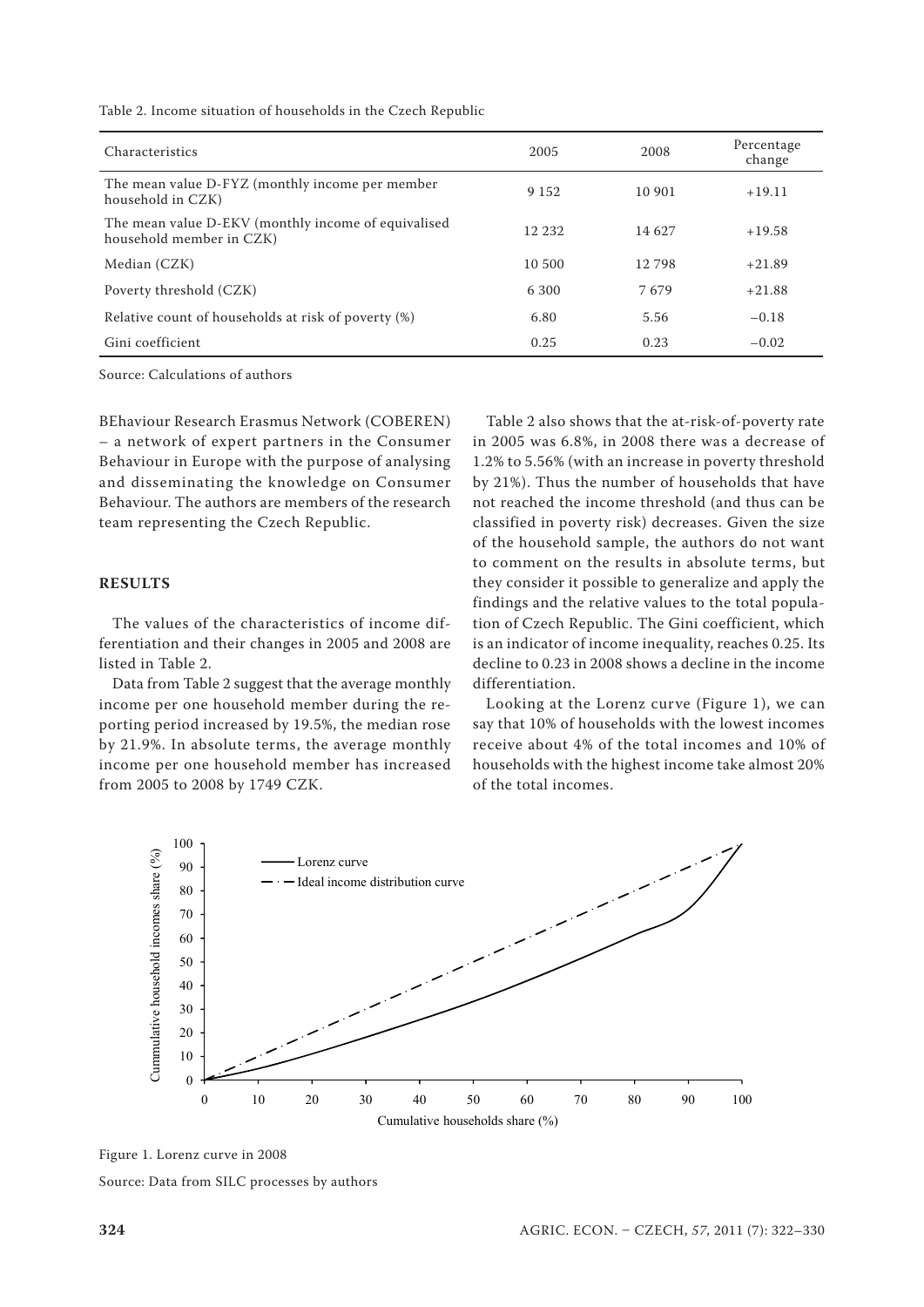Table 3. Decile classification

|         |                   | 2005                               |                    |                  | 2008                               |                    |  |  |  |
|---------|-------------------|------------------------------------|--------------------|------------------|------------------------------------|--------------------|--|--|--|
| Deciles | range of values   | cumulative amount<br>of income (%) | average<br>incomes | range of values  | cumulative amount<br>of income (%) | average<br>incomes |  |  |  |
| 10      | 750-6846          | 4                                  | 5 5 0 7            | $0 - 8500$       | 5                                  | 7013               |  |  |  |
| 20      | $6851 - 7968$     | 11                                 | 12 9 37            | 8 500-9 797      | 11                                 | 16 197             |  |  |  |
| 30      | 7968-8846         | 18                                 | 21 3 3 4           | 9 800 - 10 786   | 18                                 | 26 489             |  |  |  |
| 40      | 8 8 5 0 - 9 6 4 4 | 25                                 | 30 579             | 10 786-11 777    | 26                                 | 37 775             |  |  |  |
| 50      | $9644 - 10500$    | 35                                 | 40 660             | 11 778-12 795    | 35                                 | 50 045             |  |  |  |
| 60      | 10 500 - 11 642   | 44                                 | 51 727             | 12 796-14 181    | 44                                 | 63 509             |  |  |  |
| 70      | 11 646 - 13 222   | 54                                 | 64 105             | 14 182-15 854    | 54                                 | 78 453             |  |  |  |
| 80      | 13 222-15 321     | 66                                 | 78 313             | 15 854-18 235    | 65                                 | 95 424             |  |  |  |
| 90      | 15 331 - 18 789   | 80                                 | 95 133             | 18 238 - 22 220  | 79                                 | 115 427            |  |  |  |
| 100     | 18 861-253 348    | 100                                | 122 282            | 20 220 - 220 102 | 100                                | 146 244            |  |  |  |

Source: calculations of author

For a better orientation in the distribution of household incomes, the following Table 3 provides the selected characteristics of households in different deciles.

In Table 3 in the second column, there are the limit values of the measured income listed, sorted in the appropriate deciles. The growth of income variables over the period can be perceived positively. The percentage distribution of income volumes in the individual deciles in the reporting period 2005 and 2008 is nearly identical. The average income per one household member in the first decile increased at the 4-year reporting period by 27.35%, the average income per one household member in the last decile increased by 19.60%. All these facts are a manifestation of the decreasing level of income differentiation.

Table 4. Characteristics of poverty for households at risk of poverty based on the number of household members

|                                                                                       |                                          | 2005                           |                                    |                                          | 2008                           |                                    |
|---------------------------------------------------------------------------------------|------------------------------------------|--------------------------------|------------------------------------|------------------------------------------|--------------------------------|------------------------------------|
| Household type by the<br>number of members                                            | households at<br>risk of poverty<br>(% ) | average<br>household<br>income | depth of<br>poverty<br>coefficient | households at<br>risk of poverty<br>(% ) | average<br>household<br>income | depth of<br>poverty<br>coefficient |
| Single, under 65 years                                                                | 13.51                                    | 4541                           | 0.72                               | 12.10                                    | 5 7 5 0                        | 0.75                               |
| Single, $65+$                                                                         | 6.44                                     | 5688                           | 0.90                               | 7.67                                     | 6958                           | 0.91                               |
| Two adults, both under<br>65 years                                                    | 3.16                                     | 4938                           | 0.78                               | 2.05                                     | 5709                           | 0.74                               |
| Two adults, at least one<br>person $65+$                                              | 1.26                                     | 5 7 3 6                        | 0.91                               | 1.31                                     | 6442                           | 0.84                               |
| Other households,<br>without children                                                 | 1.53                                     | 5475                           | 0.86                               | 1.03                                     | 6 0 5 9                        | 0.79                               |
| Two adults with 1 child                                                               | 5.25                                     | 4801                           | 0.76                               | 3.49                                     | 6 1 6 0                        | 0.80                               |
| Two adults with 2<br>children                                                         | 7.02                                     | 5 3 7 3                        | 0.85                               | 3.32                                     | 6 2 9 1                        | 0.82                               |
| Two adults with 3 and<br>more children                                                | 12.62                                    | 5 1 5 6                        | 0.81                               | 10.62                                    | 5980                           | 0.78                               |
| One adult (without)<br>partner, not necessarily<br>a parent) with at least<br>1 child | 28.29                                    | 4892                           | 0.78                               | 25.59                                    | 5 9 0 4                        | 0.77                               |
| Other households with<br>children                                                     | 4.74                                     | 4751                           | 0.75                               | 2.22                                     | 6 1 9 2                        | 0.81                               |

Source: Calculations of authors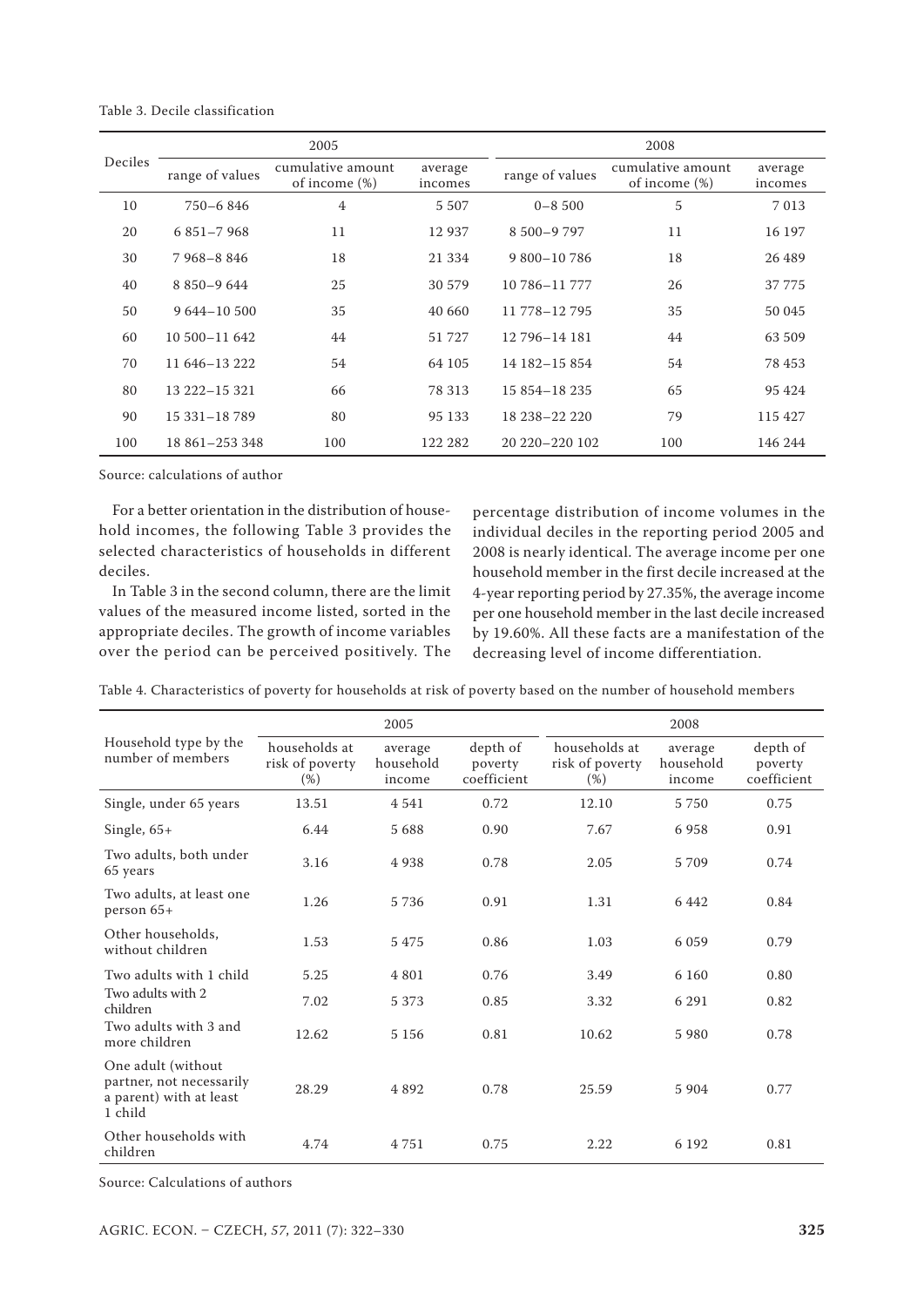|                                      |                                            | 2005                           |                                    |                                            | 2008                           |                                    |
|--------------------------------------|--------------------------------------------|--------------------------------|------------------------------------|--------------------------------------------|--------------------------------|------------------------------------|
| Type of household by<br>social group | households at<br>risk of poverty<br>$(\%)$ | average<br>household<br>income | depth of<br>poverty<br>coefficient | households at<br>risk of poverty<br>$(\%)$ | average<br>household<br>income | depth of<br>poverty<br>coefficient |
| Employed                             | 3.07                                       | 5 5 0 3                        | 0.87                               | 2.28                                       | 6529                           | 0.85                               |
| Self-employed                        | 5.12                                       | 5 0 8 1                        | 0.81                               | 5.52                                       | 6 2 1 5                        | 0.81                               |
| Pensioner                            | 4.99                                       | 5 5 8 6                        | 0.89                               | 5.84                                       | 6 7 3 0                        | 0.88                               |
| Unemployed                           | 66.41                                      | 4 3 8 5                        | 0.70                               | 52.99                                      | 4836                           | 0.63                               |
| Other                                | 55.13                                      | 4 3 4 0                        | 0.69                               | 43.20                                      | 5498                           | 0.72                               |

Table 5. Characteristics of poverty for different social groups of households at risk of poverty

Source: Calculations of authors

To determine the effective measures taken in connection with the definition of social policy, regional development and to support entrepreneurial activities, it is necessary to analyze the income situation in detail. One option is to follow up, how the households are affected differently by the risk of poverty based on their belonging to the particular social groups, how differently they are threatened by the poverty risk due to the household structure or divided by other criteria, such as the type of education, etc.

The number of households at the risk of poverty in different households based on the number of household members is shown in Table 4.

The individual segments of households by the number of members most vulnerable to poverty are the households that consist of at least one adult and one child, the households made up by individuals under 65 years, and complete households with 3 or more children. Over the period 2005–2008, the situation improved in two-parent households with 2 children (7% of households at the risk of poverty fell to 3%), in other categories of households, we experienced an income situation improvement, however, not very significant. The deterioration of financial situation has occurred only in the household type single, 65+.

As an additional characteristic of households in the risk of poverty, the Table 4 provides a calculated coefficient of the poverty depth for different household types according to the number of their members. This indicator shows how far below the poverty threshold the individual households (with a different number of household members) are. Still, the most vulnerable group of households appears to be the household type: single under 65 years of age. This segment has the highest rate of households at the risk of poverty and also with the deepest poverty.

Similar is the situation for the segment of households with at least one adult child, which is the most numerous and suffers the third highest poverty. Attention should be also paid to the segments of households, which do not show a high percentage of households at the risk of poverty, but their poverty is deep, e.g. two adults both under 65 years old (the depth of poverty in 2008 was 0.74) or two adults with one child (0.76 in 2004). From these data, we can derive the income deficit, necessary for these households to reach at least the threshold of poverty risk. The results may be useful in developing the family social policy.

Segmentation by other criteria such as the social group (Stávková et al. 2011) leads to an interesting finding in the group of "unemployed". The ratio of

| Material deprivation $-$ basic needs $(\%)$ |       |              |                                        |       |                                  |       |              |      |  |  |
|---------------------------------------------|-------|--------------|----------------------------------------|-------|----------------------------------|-------|--------------|------|--|--|
| Number of                                   |       | week holiday | meat, fish, poultry<br>every other day |       | sufficient rating of<br>dwelling |       | new clothing |      |  |  |
| households                                  | 2005  | 2008         | 2005                                   | 2008  | 2005                             | 2008  | 2005         | 2008 |  |  |
| Total                                       | 57.02 | 58.29        | 80.83                                  | 86.08 | 89.20                            | 92.72 | 65.85        | n.a. |  |  |
| Living below poverty<br>threshold           | 22.97 | 23.57        | 58.45                                  | 67.04 | 79.39                            | 81.69 | 40.54        | n.a. |  |  |

Table 6. Indicator of material deprivation – basic needs

n.a. = in 2008 not collected (data not available)

Source: SILC, calculations of authors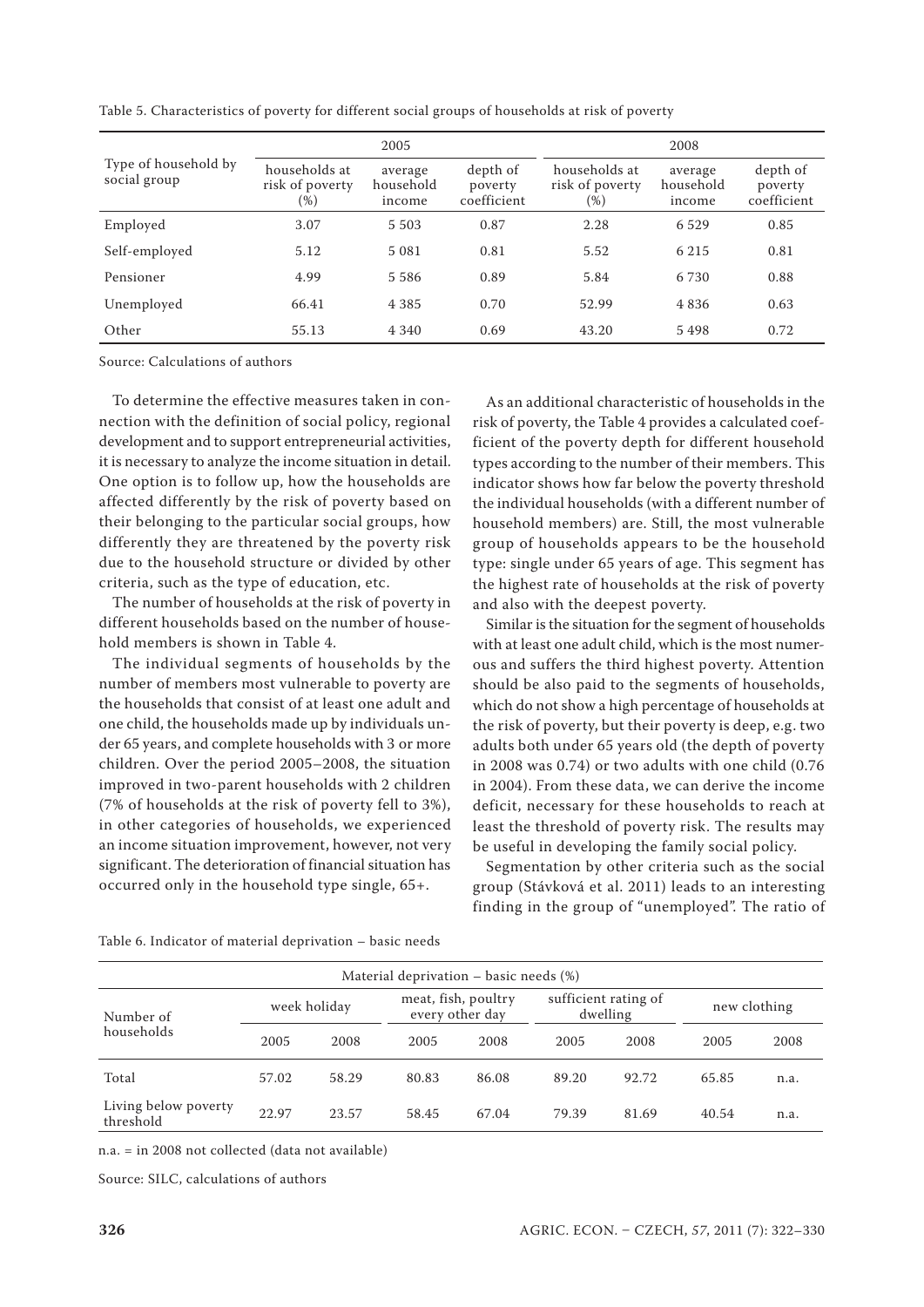| Table 7. Self-assessment of the household financial situation |
|---------------------------------------------------------------|
|---------------------------------------------------------------|

| Household kept in with incomes  (%) |       |                          |                 |       |       |                         |              |       |        |      |          |             |
|-------------------------------------|-------|--------------------------|-----------------|-------|-------|-------------------------|--------------|-------|--------|------|----------|-------------|
| Households                          |       | with great<br>difficulty | with difficulty |       |       | with less<br>difficulty | quite easily |       | easily |      |          | very easily |
|                                     | 2005  | 2008                     | 2005            | 2008  | 2005  | 2008                    | 2005         | 2008  | 2005   | 2008 | 2005     | 2008        |
| Total                               | 8.96  | 7.10                     | 19.63           | 21.60 | 38.68 | 38.94                   | 22.32        | 23.76 | 8.99   | 7.74 | 1.42     | 0.87        |
| Living below<br>poverty threshold   | 36.49 | 33.44                    | 30.07           | 32.01 | 21.28 | 22.93                   | 8.78         | 8.92  | 3.38   | 2.39 | $\Omega$ | 0.32        |

Source: SILC, calculations of authors

households at the risk of poverty decreased by more than 13% (66.41 to 52.99) in the 4-year reporting period, the group of self-employed (entrepreneurs) experienced only a slight, but still an increase in the ratio of households at the risk of poverty (5.12 to 5.52).

From the analysis of households at the risk of poverty, broken down by their belonging to a particular social group, we can say that the best achievability to reach the threshold seems to be for a relatively low percentage of pensioners (approximately 5% at the risk of poverty with the depth of poverty 0.8), the deepest poverty is shown by the unemployed and the segment of households classified as others. The indicator of poverty depth corrects the positive trend of a decreasing number of households at the risk of poverty in the category unemployed, as those who remain "poor" are even poorer.

Another indicator reflecting (besides the income) the material situation of households, the consumption and the quality of life is material deprivation<sup>1</sup>. Out of a number of indicators, there was used only one for the illustration – the basic needs (Table 6).

The selected indicator of material deprivation – basic needs – is used in the paper in order to demonstrate the complexity of the problem of not only income, but also the consumption and material situation of the households and particularly the households' perception of their situation, or the urge to change this situation. Therefore, Table 6 includes not only households at the risk of poverty, suggesting how they can (or want) enjoy the benefits characterized by four indicators of material deprivation – the basic needs. About one quarter of the households at the risk of poverty can afford a one-week annual holiday away from home, whereas only one half of the families not suffering financially can enjoy this one-week vacation. The difference in the number of households (at risk of poverty  $\times$  others) who can afford the selected food is reduced to about 20%, the difference is even smaller for the item: the adequate heating of a dwelling.

If the households perceive their income and material situation negatively, there is a dissatisfaction that may even lead to social exclusion. Therefore, the objective measurement of income and expenditure situation of households must be accompanied by an investigation of how the situation is subjectively perceived by the households, especially for the households at the risk of poverty.

The perception of the financial situation of households according to the SILC data collection in 2005 and 2008 is shown in Table 7.

Table 9. Subjective perception of the household financial

Table 8. Objective findings about the financial situation (in %)

| in %) |             |              |             |  |      | With great                       | With less                     | Easily or very |  |
|-------|-------------|--------------|-------------|--|------|----------------------------------|-------------------------------|----------------|--|
|       | Lower class | Middle class | Upper class |  |      | difficulty or<br>with difficulty | difficulty or<br>quite easily | easily         |  |
| 2005  |             | 69           | 20          |  | 2005 | 28.59                            | 61.00                         | 10.41          |  |
| 2008  |             | 68           | 21          |  | 2008 | 28.70                            | 62.70                         | 8.61           |  |

Source: SILC, calculations of authors

Source: SILC, calculations of authors

 $1$ Material deprivation refers to the inability for individuals or households to afford those consumption goods and activities that are typical in the society at the given point of time, irrespective of the people's preferences with respect to these items (OECD 2007). Read more at: http://epp.eurostat.ec.europa.eu/statistics\_explained/index.php/Glossary: Material\_deprivation

situation (%)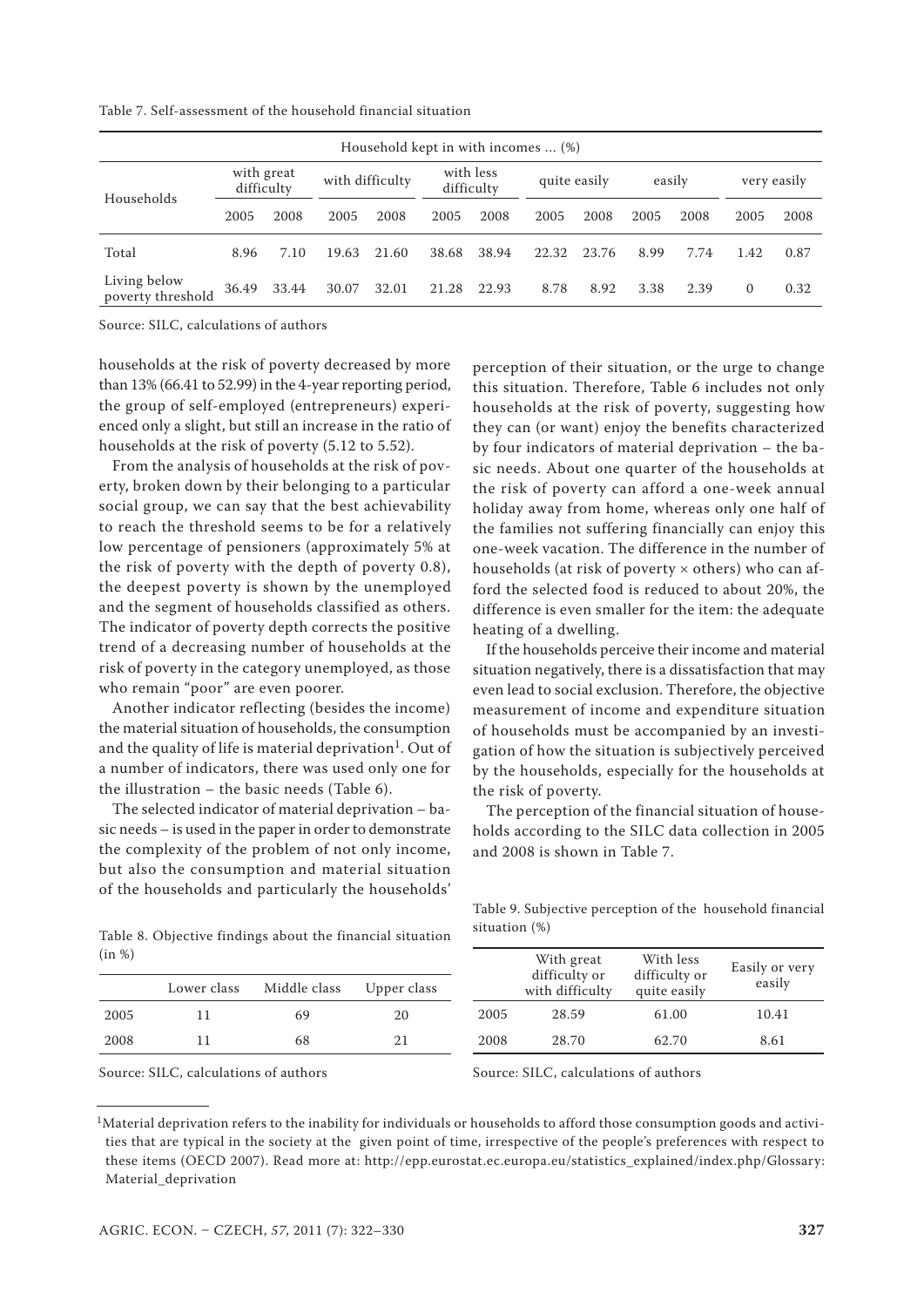Table 10. How households cope with their incomes (%)

| With great<br>difficulty | With difficulty | Rather with<br>difficulty | Rather easily | Easily | Very easily | Don't know |
|--------------------------|-----------------|---------------------------|---------------|--------|-------------|------------|
|                          |                 |                           |               |        |             |            |

Source: Public Opinion Research Centre of the Institute of Sociology

It is interesting to compare the objective findings with the subjective perception of poverty.

It is generally assumed that the first 20% of households ranked by the volume of income can be referred to as the "low class", followed by the "middle class" and the last 20% of households with the highest income is referred to as the "upper class".

According to the survey results of the objective income situation, the distribution of social "classes" is obvious from Table 8. Differences in the analyzed years 2005 and 2008 are not recorded, but the lower class (based on the findings about the volume of income) is only 11% of the total.

The same set of households, which has been surveyed about their income situation, was also asked to answer a question of how they meet the spending needs of the household, whether with a great difficulty or witha less difficulty or very easily. The Table 9 presents the results of how the household manages do deal with the necessary expenditures.

To support the informative value of the results of the investigation of the subjective perception of the financial situation based on the SILC data, we provide the results of the Public Opinion Research Centre of the Institute of Sociology of the Academy of Sciences of the Czech Republic from October 2008 (Table 10). If we combine the semantically close categories, the results do not show any significant differences.

To support the investigation demandingness of the subjective perception of income, expenditure and material situation of households, drawing conclusions from these investigations, we provide the results of the same investigation, which used other means of expression, i.e. concepts such as poverty and wealth. The results of the survey on perceptions of the poverty level or the degree of wealth are shown in Table 11.

Traditionally, almost two thirds of households consider themselves neither rich or poor, 28% of them consider themselves as poor and 3% as very poor. None of the households considers themselves as very rich, while 6% of the households identified themselves as rather rich.

The COBEREN<sup>2</sup> project collected and processed a big volume of secondary data, including an extensive survey of the opinion on the life style, the satisfaction with the financial, material conditions of households, satisfaction with health care, education, etc. in all the EU countries. One of the questions focused on the satisfaction with life, and the Czech Republic ranked on 14th position in Europe. Over one half of the Czech population is satisfied with its life (regardless of financial situation), 40% marked the indifferent opinion and only 7% are dissatisfied with life (Figure 2).

### **CONCLUSIONS**

The conducted analyses basically summarize the results of the EU SILC 2005–2008. The sample of households, which provided the initial information on the amount of income, also includes the identification of the sociodemographic nature, allowing a more detailed investigation of the selected groups of households.

An average income per one household member during the 4-year reporting period increased by 19.5%, in 2008, the average income D-EKV reached 14 627 CZK. The median, which is an additional variable of the average values, characterizes the distribution of values within a set, rose by 21.9%, which is almost negligible, but yet a positive trend, a faster growth in the group of low-income households. At-risk-of-poverty

| Very poor | Neither rich nor<br>Rather poor<br>poor |  | Rather rich | Verv rich | Don't know |
|-----------|-----------------------------------------|--|-------------|-----------|------------|
| ັ         | 25                                      |  |             |           |            |

Source: Public Opinion Research Centre of the Institute of Sociology

<sup>2</sup>Read more at: http://www.coberen.eu/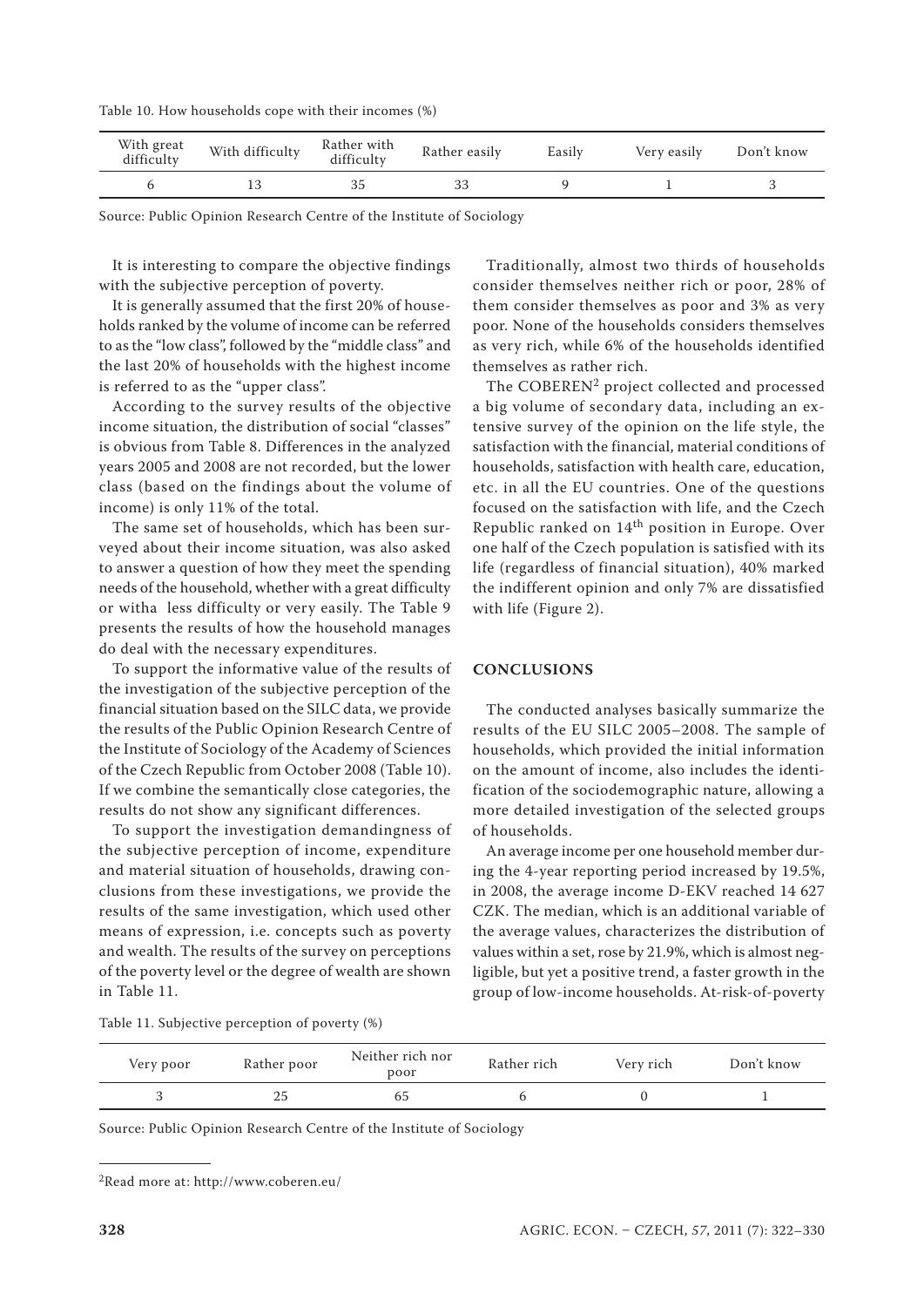

Figure 2. Satisfaction in life in the Czech Republic

#### Source: EVS (2008)

European Values Study covers all countries of Europe, has a persistent focus on a broad range of values. Questions with respect to family, work, religious, political and societal values are highly comparable with those in earlier waves (1981, 1990 and 1999). This longitudinal scope of the study offers opportunities to explore the trends in time. A serious improvement is the rich set of socio-demographic background variables which was added to the questionnaire, facilitating far reaching analyses of the determinants of values (more at http://www.europeanvaluesstudy.eu/evs/surveys/survey-2008.html)

rate of the total declined by 1.2% during the reporting 4-year period. The investigation of the Federal Statistical Office in Wiesbaden conducted in 2010 and published on January 26, 2011, shows that the rate of households at the risk of poverty is the lowest in the Czech Republic (Parlamentní listy 2011).

A study of income differentiation of households is often associated with the development of macroeconomic indicators. It will, therefore, be interesting to see how and with what time lag will the decline in GDP in 2006–2009 and a sharp rise in unemployment in 2009 (from 2005 to 2008 decline) affect the income differentiation of households (Kabát 2007).

From the presented Lorenz curve, we can derive that the income diversification is relatively uniform, 10% of the households with the lowest incomes pumped out of the total volume of about 4%, three income deciles with the highest incomes show the most significant deviation from the ideal distribution, showing the fact that 10% of the households with the highest incomes draw almost 20% of the total revenues. The Gini coefficient as a commonly used indicator of income inequality reaches the value of 0.25 in 2005 and 0.23 in 2008 and shows a decline in the already relatively equal income differentiation.

In general, the authors draw attention to the information from the popular source; especially the widening inequality of the property ownership is a dynamic trend of the present society. The results of analyses of the income situation of households do not record that and it will be interesting to follow the results of such analyses in the coming years, especially with regard to the impact of the economic crisis in society.

As a valuable information resulting from the conducted analyses, there can be considered the income differentiation of households of different types of households, where the sorting parameter was belonging to the particular social group household category or the number of members per household. The results show that the long-term poverty threatens the most the single-parent households (with at least one adult and one child), then the older person households and the third most threatened household category are the households with more than three children.

The results are good arguments for the social policy development and maintaining sustainable consumption. The analysis of the income situation of households at the risk of poverty is more revealing with the use of the depth of poverty indicators for the various household types, which point to a diverse income deficit. Evidently there are different types of households with a relatively higher at-riskof-poverty rate, but a relatively low income deficit (with incomes just below the at-the-risk-of-poverty threshold). On the other hand, there are groups of households where only a small number of them is threatened by poverty, but their income is far below the at-the-risk-of-poverty threshold.